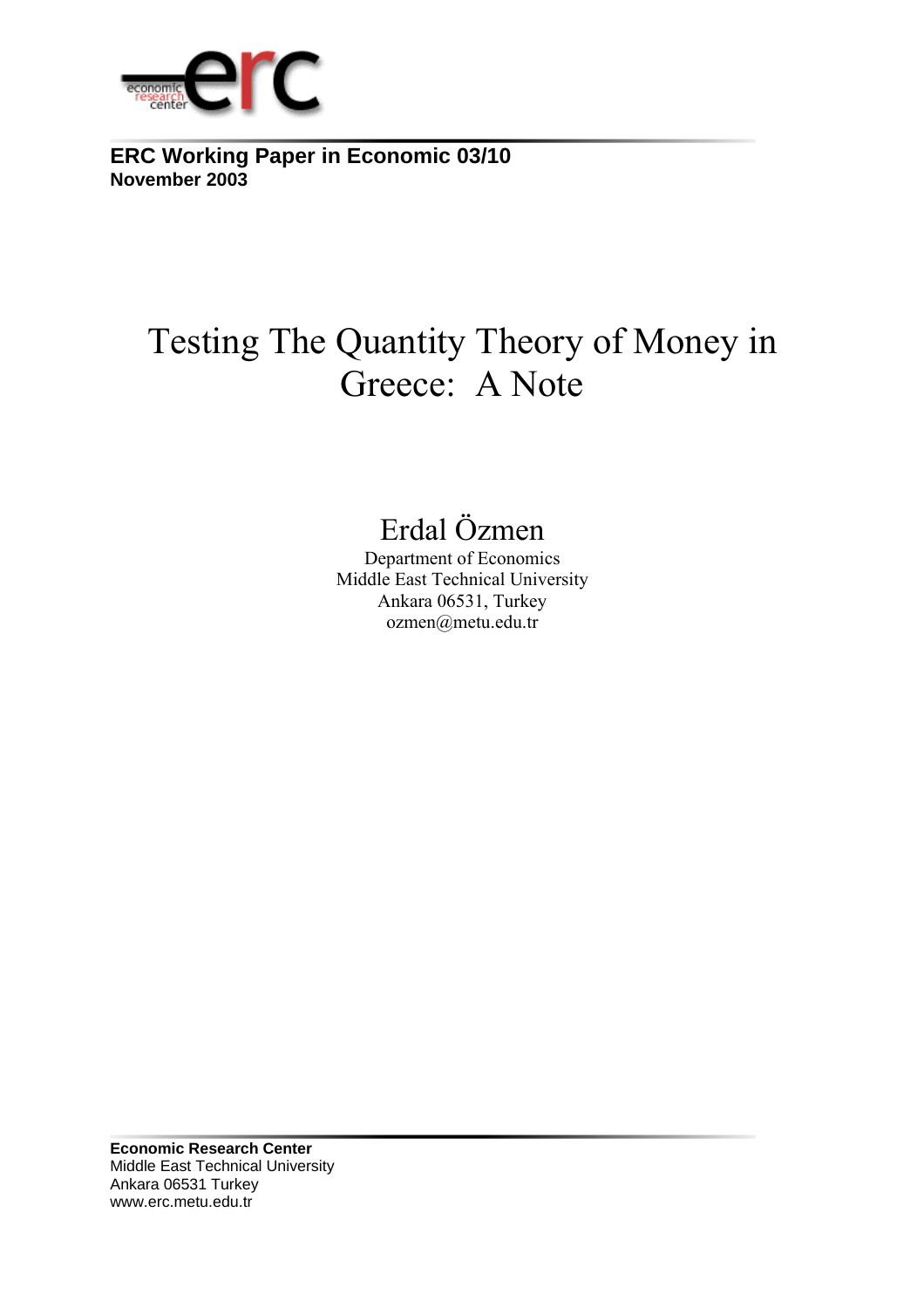### **TESTING THE QUANTITY THEORY OF MONEY IN GREECE: A NOTE**

Erdal Özmen Middle East Technical University Department of Economics, 06531, Ankara, Turkey E-mail: ozmen@metu.edu.tr

**Abstract:** This paper investigates whether the Greek data actually support the monetarist hypotheses as argued by Karfakis (2002). The results based on both ARDL and Johansen procedures consistently suggest that money and nominal income (prices) are endogenous for the parameters of the long-run evolution of velocity (real money balances). Thus, the basic postulation of monetarism, the exogeneity of money, appears not to be supported by the Greek data.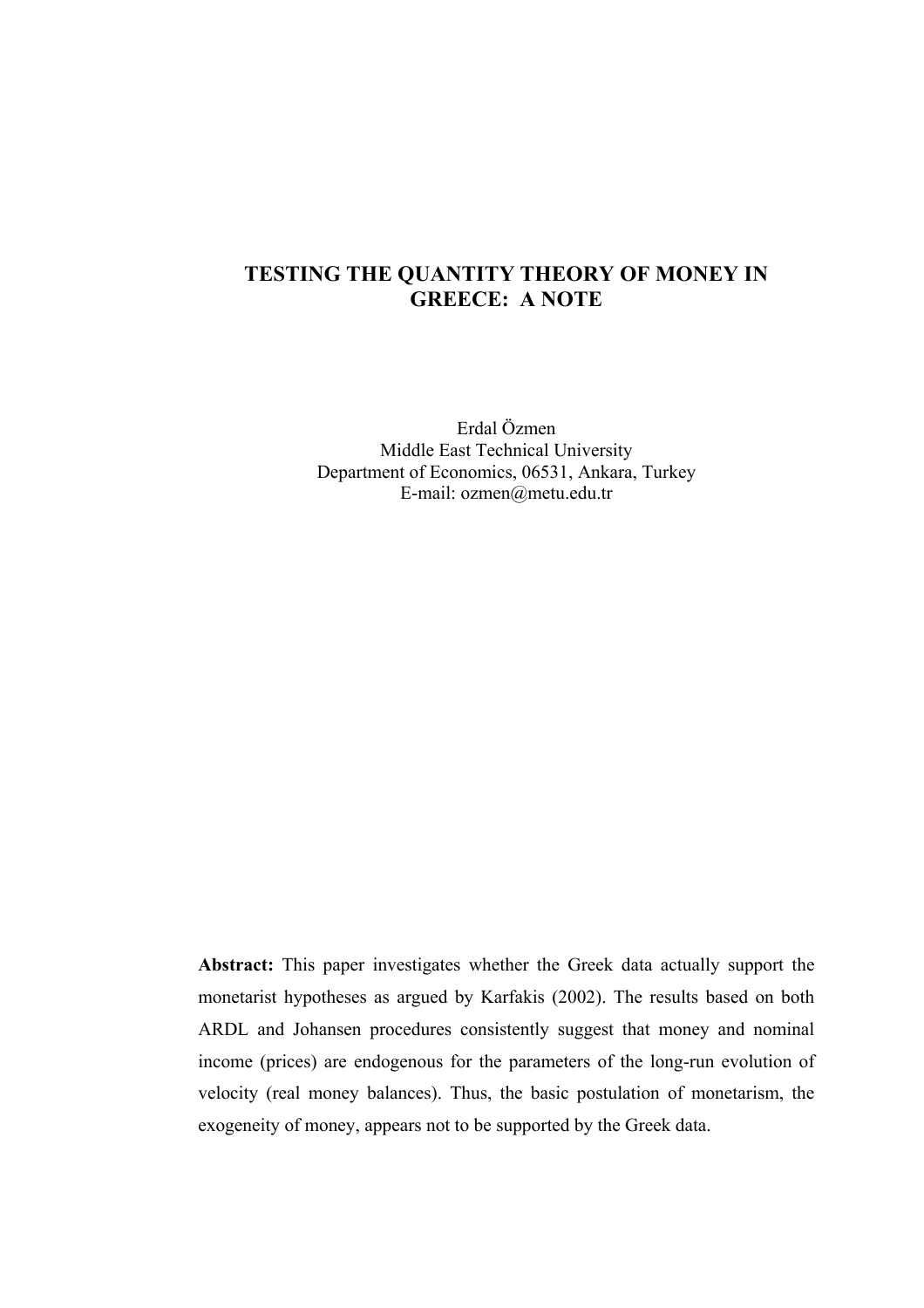*"Again and again throughout its long history, the exogeneity or endogeneity of money has been at the back of every controversy surrounding the QTM" (M. Blaug, 1995, p. 60).* 

#### **I. INTRODUCTION**

 The validity of the quantity theory of money (QTM) has always been at the center of debates in monetary economics. Karfakis (2002) provides a recent contribution to this debate by empirically examining the validity of the QTM for the Greek annual data from 1948 to 1997.

A stable and stationary velocity is one of the *sine quo non* of the QTM. Consider the equation of exchange specified in logarithmic form:

$$
m + v = p + x = y \tag{1}
$$

where m is the quantity of money, y is velocity, p is price level, x is real income and y is nominal income. The QTM postulates that each of m, p, x, or their linear combination with a coefficient vector  $(-1 \ 1 \ 1)$  is stationary  $(I(0))$ . A cointegrated m and y (or, m, p, x) with unitary coefficients is necessary for v to be  $I(0)$  but not sufficient for the validity of the QTM. The QTM postulation contains also the exogeneity of money in the velocity variable system. This paper aims to test whether the Greek data considered by Karfakis (2002) actually support the QTM by satisfying also the necessary condition that money is weakly exogenous for the long-run evolution of prices (or nominal income). The following section proceeds with our empirical results.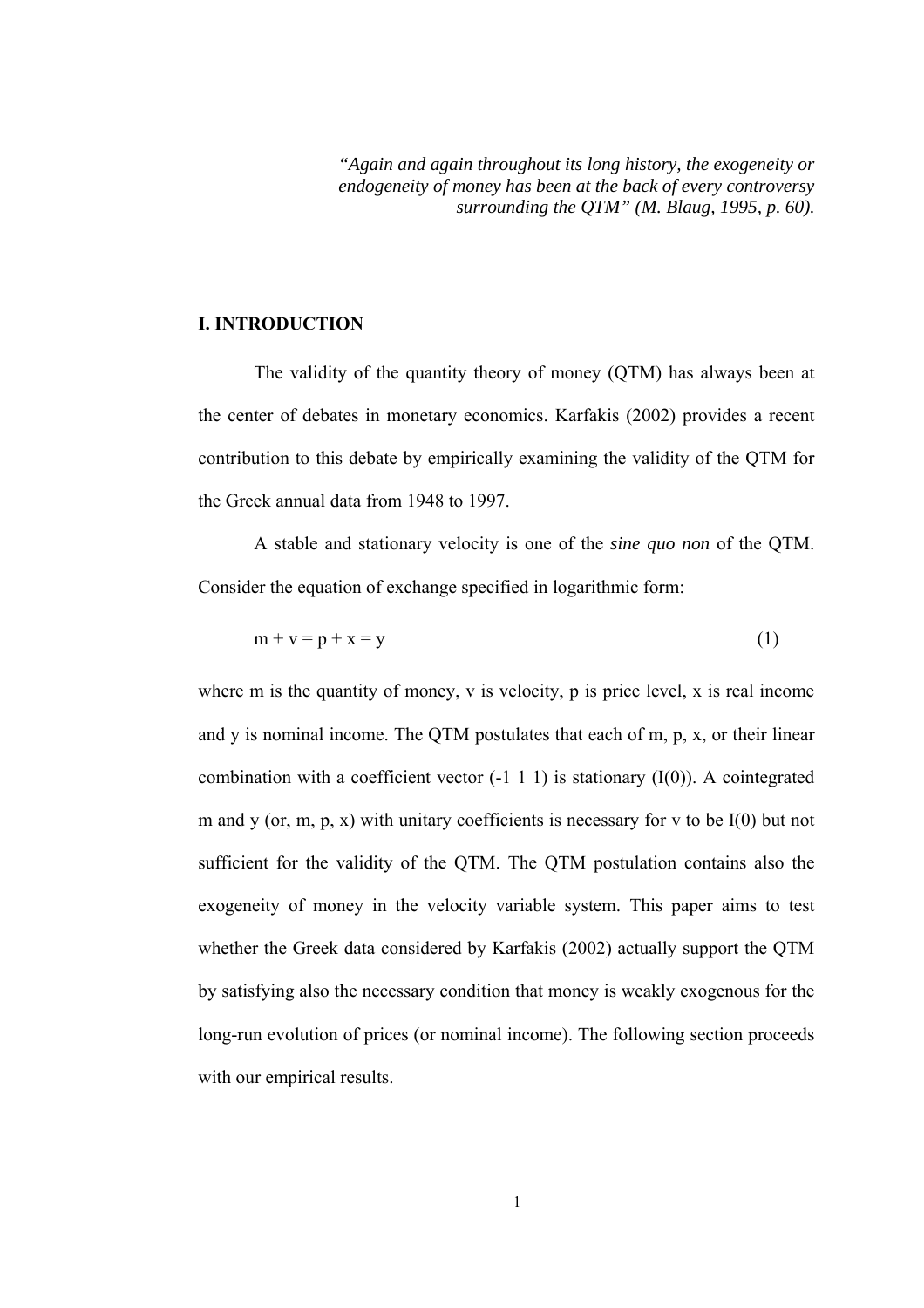#### **II. EMPIRICAL RESULTS**

l

Karfakis (2002) considers narrow (M1) and broad money (M2) velocities and finds that the M1 velocity is I(0) around an endogenous break point, whilst M2 velocity is non-stationary. Karfakis (2002) proceeds with Autoregressive Distributed Lag (ARDL) modeling approach to test the validity of the QTM.

For a bivariate k<sup>th</sup> order Vector Autoregression (VAR(k)) system  $z_t = (x_{1t})$  $x_{2t}$ ), an ARDL equation for  $x_{1t}$  and long-run forcing variable  $x_{2t}$  ( $x_{1t}$  |  $x_{2t}$ ) can be written as:

$$
\Delta x_{1t} = a + b_1 x_{1t-1} + b_2 x_{2t-1} + \sum c_i \Delta x_{1t-i} + \sum d_j \Delta x_{2t-j} + \varepsilon_t
$$
 (2)

where,  $i = 1$ , ..n;  $j = 0$ , ..., n and  $n = k-1$ . Pesaran, Shin and Smith (2001) provide the CV bounds to test the null of no cointegration ( $b_1 = b_2 = 0$ ).

Karfakis (2002) adds a one-time dummy variable (d88) taking unity at 1988 and estimates bivariate ARDL models for narrow money (m), nominal income (y) and prices (p) under the restriction that the equations do not contain the current value of the maintained forcing-variable (i.e.  $d_0 = 0$  in (2), see Eq. 4 of Karfakis). Karfakis (2002) selects  $n = 5$  on the basis that this "gives most weight to the existence of a long-run relationship" (p. 584, fn. 6). The results interpreted as supporting to the  $QTM^1$ , however, may not be invariant to the validity of the maintained conditioning hypothesis and the choice of the lag length. To determine the appropriate lag length we estimated<sup>2</sup> the VAR systems  $z_{1t} = (m_t, y_t)$  and  $z_{2t} =$ 

<sup>&</sup>lt;sup>1</sup> Note that, even this result may be misleading as Karfakis (2002) compares his estimated  $F(2,30)$ statistic (4.45) not with the appropriate CV bound (4.04-4.79) but with the CV of a case for two forcing variables (3.18-4.13).

 $2^2$  For comparability, we consider the same sample period and variable definitions with Karfakis (2002), albeit the results were virtually unchanged for an extended period covering also 1998-2000. Following Karfakis (2002), all the equations contain also d88. As the fraction of observation for the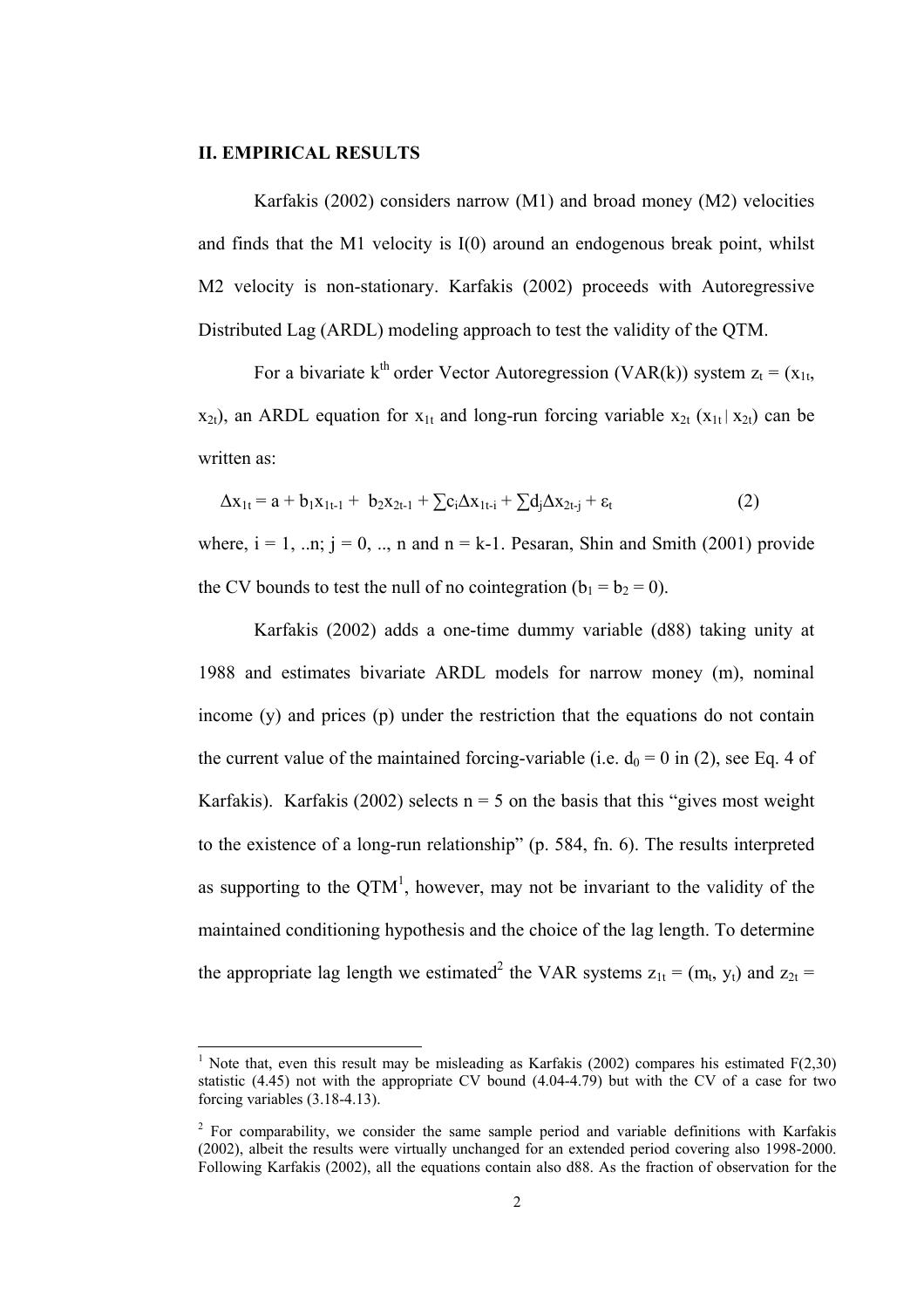$(m_t, p_t)$  for  $k = 5,4,3,2,1$ . Table 1 reports Akaike's and Schwarz's Bayesian Information Criteria, denoted respectively by AIC and SBC, and sequential Likelihood Ratio (LR) tests of system reduction from VAR (k) to VAR(k-j). The AIC chooses  $k = 4$  for both  $z_{1t}$  and  $z_{2t}$ . The SBC suggests  $k = 1$  or 4 for  $z_{1t}$  and k  $= 2$  or 4 for  $z_{2t}$ . For both of the systems, the LR tests suggest that only the reduction from VAR(5) to VAR (4) is data-acceptable. Therefore the VAR(4) can be interpreted as an appropriate choice for both  $z_{1t}$  and  $z_{2t}$ .

#### [INSERT TABLE 1 ABOUT HERE]

The bounds test  $(b_1 = b_2 = 0)$  from the estimation of (2) with k = 4 yielded  $F(2,34) = 13.2$  for  $(m_t | y_t)$  equation and  $F(2,34) = 8.3$  for  $(y_t | m_t)$  equation. The tests for  $(p_t | m_t)$  and  $(m_t | p_t)$  equations with  $k = 4$  yielded,  $F(2,34) = 15.9$  and  $F(2,34) = 11.9$ , respectively. For each of the systems, these results strongly reject the null of no levels relationship under every alternative conditioning hypotheses (the 1% CV bounds is (7.06, 7.82)). The finding of Karfakis that there is no level relationships for  $(m_t | y_t)$  and  $(m_t | p_t)$  appears to be resulting from imposing  $d_0 = 0$ in (2) and selecting an inappropriate VAR lag length.

 Given the money-income and money-prices level relationships, the ARDL method is used to estimate the equilibrium correction (ec) models. We started with n=5 and select the optimum lag by SBC. The first column of Table 2 (Eq. 2a) presents the results for the unrestricted  $(y_t | m_t)$  equation which is indeed the same with Table 2 of Karfakis (2002). The second column of the table (Eq. 2b) reports

l

dummy variable to the sample size is negligible (0.02), the use of d88 is acceptable (see, Pesaran *et al*. (2001, p. 307)).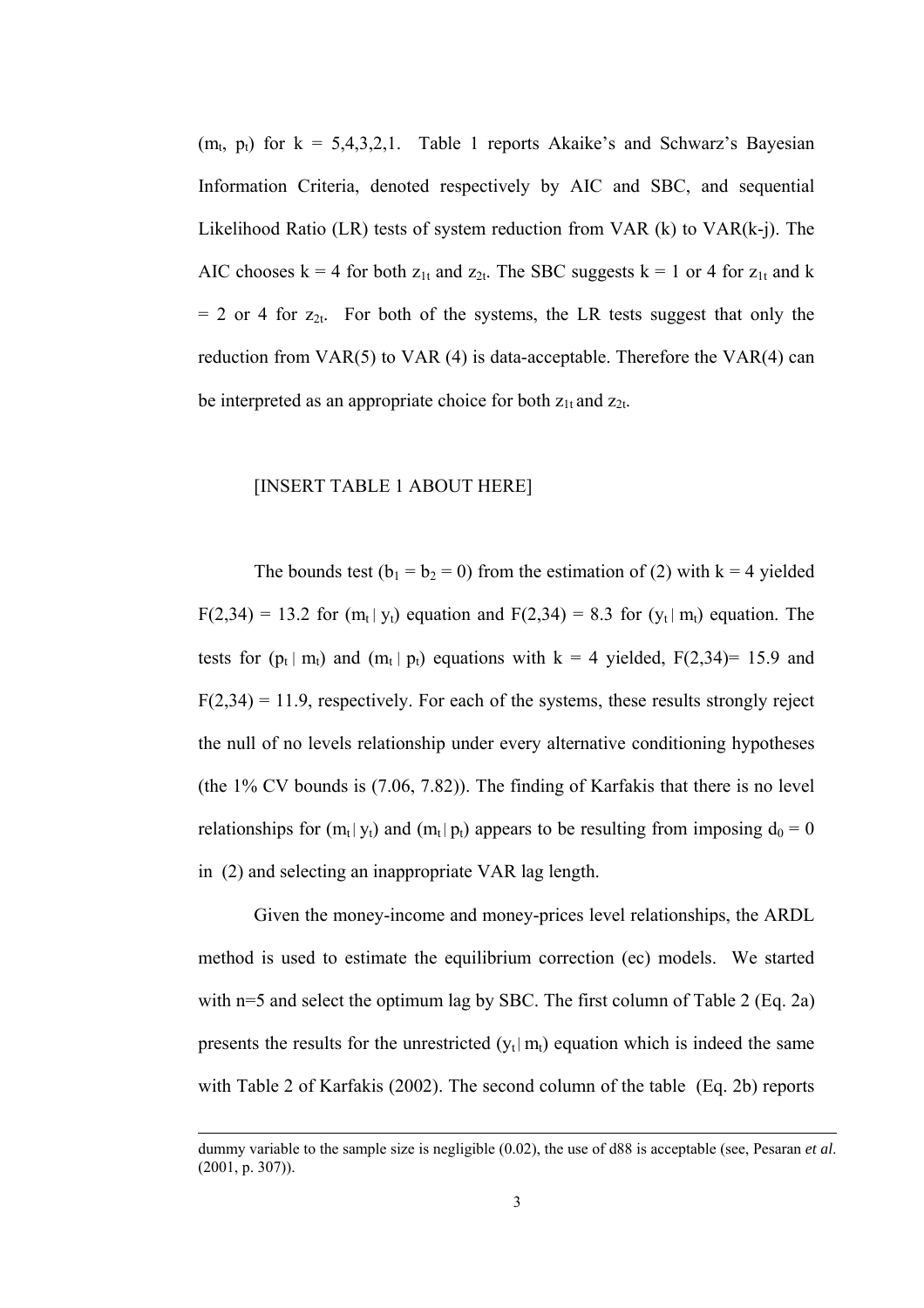the results for  $(m_t | y_t)$  equation which is not considered in Karfakis (2002). Both of the equations pass all the diagnostics hence can be interpreted as a valid representation of the data. The equilibrium correction terms are significant in both  $(m_t | y_t)$  and  $(y_t | m_t)$  equations suggesting no variable alone can be interpreted as the unidirectional forcing variable for the long-run evolution of the other. This clearly contradicts with the QTM postulation that money is the sole forcing variable. Contrary to the QTM, the evidence is consistent with an endogenous money hypothesis. The long-run adjustments of money and income to a disequilibrium, however, are relatively slow as suggested by the magnitude of the  $ec_{t-1}$  coefficients. The magnitude of the short-run monetary accommodation, i.e. the adjustment of money to prices (0.81), is much higher than the adjustment of prices to money (0.49).

#### [INSERT TABLE 2 ABOUT HERE]

Table 2 presents also the ARDL results for  $(p_t | m_t)$  and  $(m_t | p_t)$  equations. For  $(p_t | m_t)$ , the ARDL (4,2) model selected by SBC (Eq. 2c) is essentially the same with the results reported by Table 3 of Karfakis (2002). However, this equation alone cannot be interpreted as sufficient evidence supporting the QTM that money is the sole forcing variable. Equation 2d specified under the maintained hypothesis that price level is the forcing variable  $(p_t | m_t)$  provides a contrary evidence. According to (2d), the levels equilibrium between m and p is achieved through long-run monetary accommodation. The magnitude of the adjustment coefficients in the conditional m and p equations suggests that the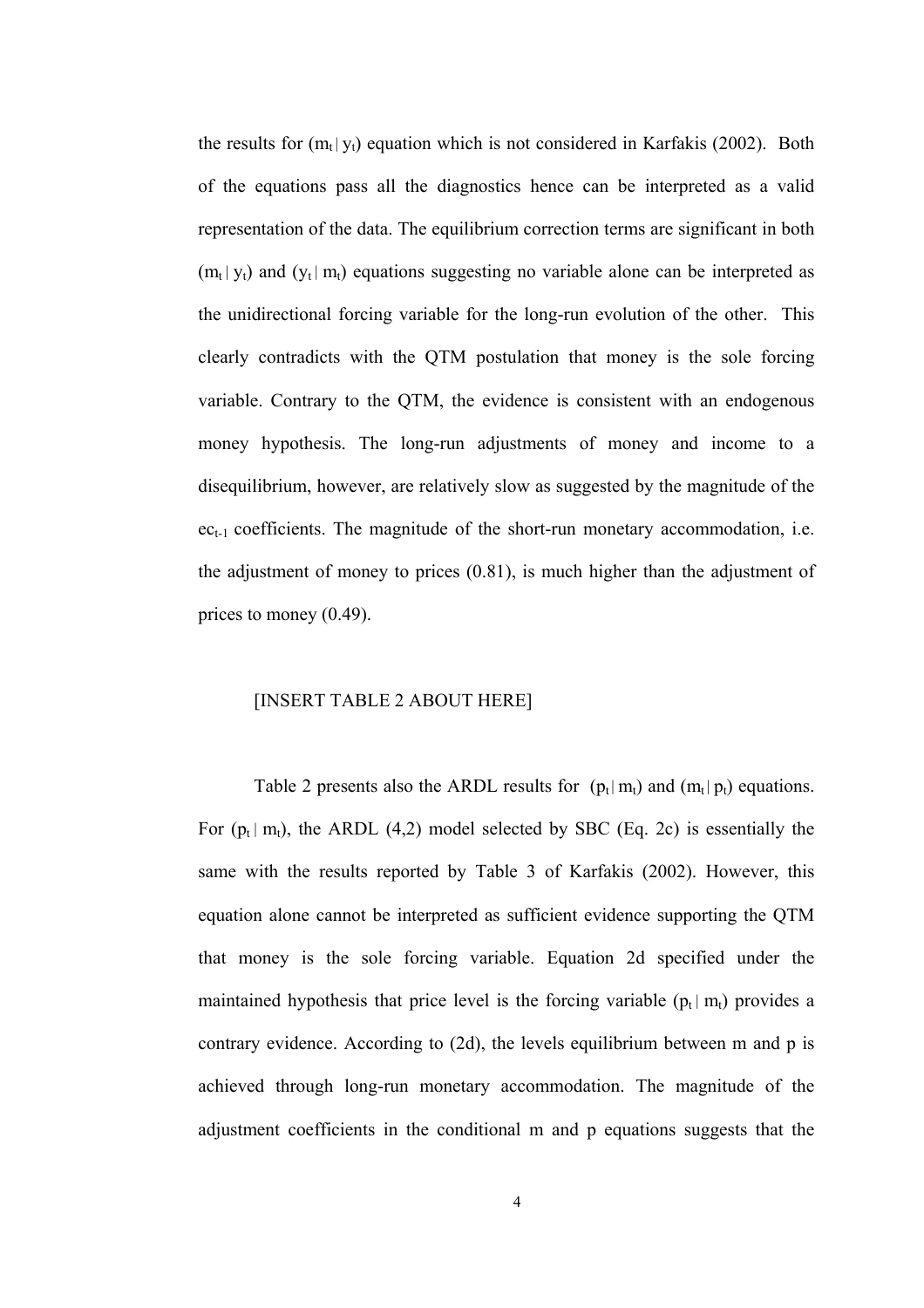speeds of both long-run monetary and price adjustments are slow. Similar to the money-income case, the short-run contemporaneous monetary accommodation of prices is strong.

Contrary to the findings of Karfakis (2002), the results from the ARDL approach provide no valid empirical support to the QTM. Consistent with an endogenous money hypothesis, money and nominal income (and prices) appear to be jointly determined. However, this result itself may also suggest that applying the ARDL approach under the maintained conditioning hypothesis may indeed be misleading due to a possible simultaneity bias. A solution might be estimating the systems by an instrumental variable method and testing the validity of the maintained conditioning hypothesis. In the absence of the asymptotic theory and the corresponding CV bounds, such solution may not be without problems at the moment. An alternative may be employing the Johansen (1988, 1992) procedure which does not impose a priori conditioning restrictions on the variable space.

Table 3 reports the results of the Johansen procedure applied to the bivariate systems  $z_{1t} = (m_t, y_t)$  and  $z_{2t} = (m_t, p_t)$  with the VAR length k = 4. The trace eigenvalue ( $\lambda_{\text{trace}}$ ) statistics suggest the presence of a single cointegrating vector for each of the systems. According to the long-run exclusion tests  $(Q_E)$ , none of the variables can be excluded from the long-run relationships.

The cointegration relation for the first system  $z_{1t} = (m_t, y_t)$ ,

$$
m_t = 0.972 y_t
$$

is essentially the same with the levels relationship from the ARDL method. The LR test that the income coefficient is unity yielded 1.61 ( $\sim \chi^2(1)$ , p = 0.21) implying that the velocity is I(0). The significance of the adjustment coefficients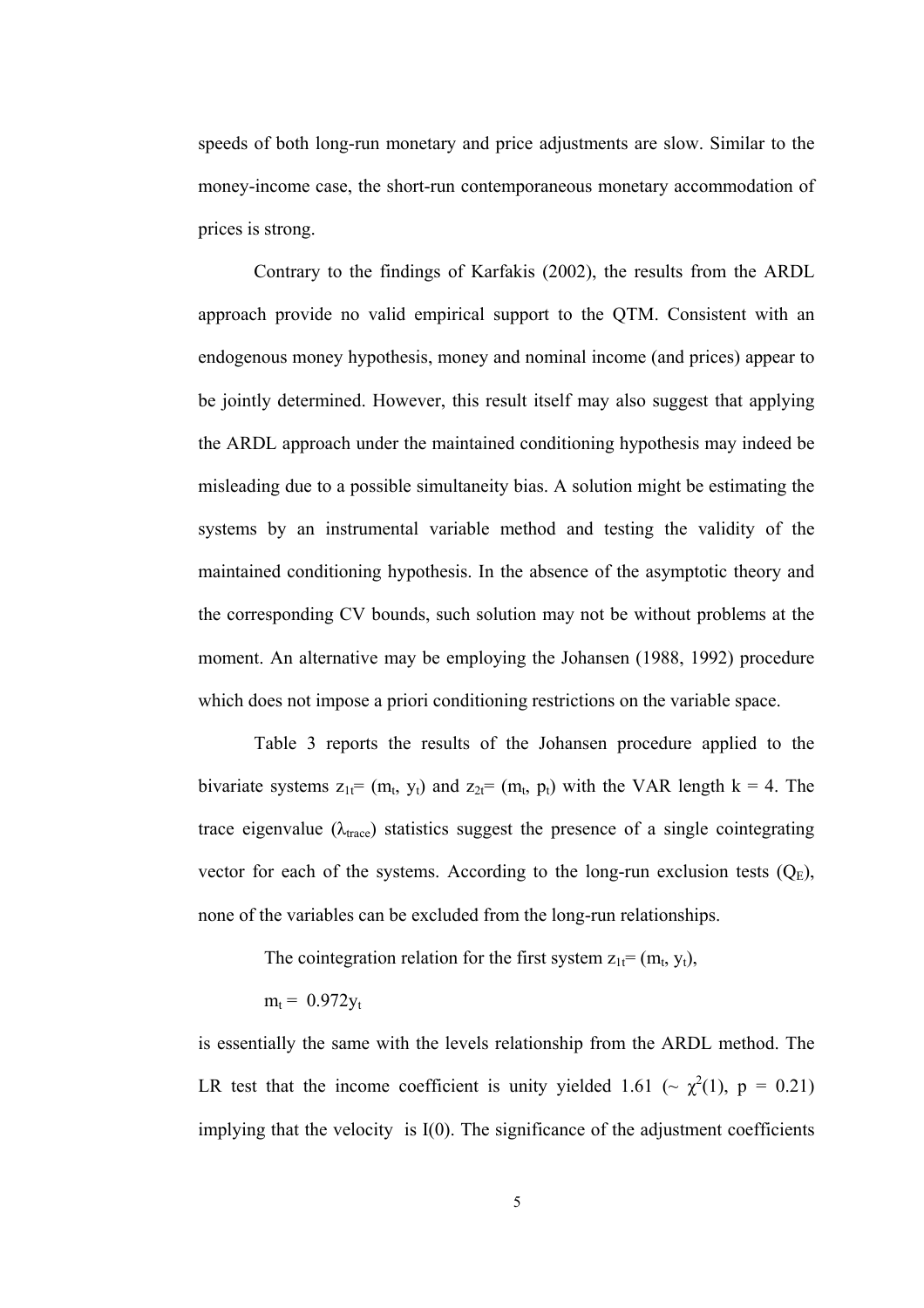in both the  $\Delta m_t$  and  $\Delta y_t$  equations suggests the rejection of the weak exogeneity (Johansen (1992)) of money and income for the parameters of the long-run relationship. Thus, contrary to the QTM postulation, the stationary velocity is the outcome of the adjustments of both money and income to velocity shocks.

#### [INSERT TABLE 3 ABOUT HERE]

The long-run relationship for the money-price system,

 $m_t = 1.10p_t$ 

is consistent with the ARDL results. The LR test for the unitary price coefficient yielded 1.41 ( $\sim \chi^2(1)$ , p = 0.24) implying that real money is I(0). The weak exogeneity nulls for money and prices are rejected as the equilibrium correction term is significant in the corresponding equations. The endogeneity of money is not consistent with the basic postulate of the QTM.

#### **III. CONCLUSION**

We re-examined the validity of the QTM for the Greek annual data considered by Karfakis (2002) using both the ARDL bounds and Johansen procedures. Contrary to Karfakis (2002), the results strongly reject the exogeneity of money in a velocity variable system, which is indeed the *sine quo non* of the QTM. Consistent with an endogenous money hypothesis, money and nominal income (or prices) appear to be jointly determined.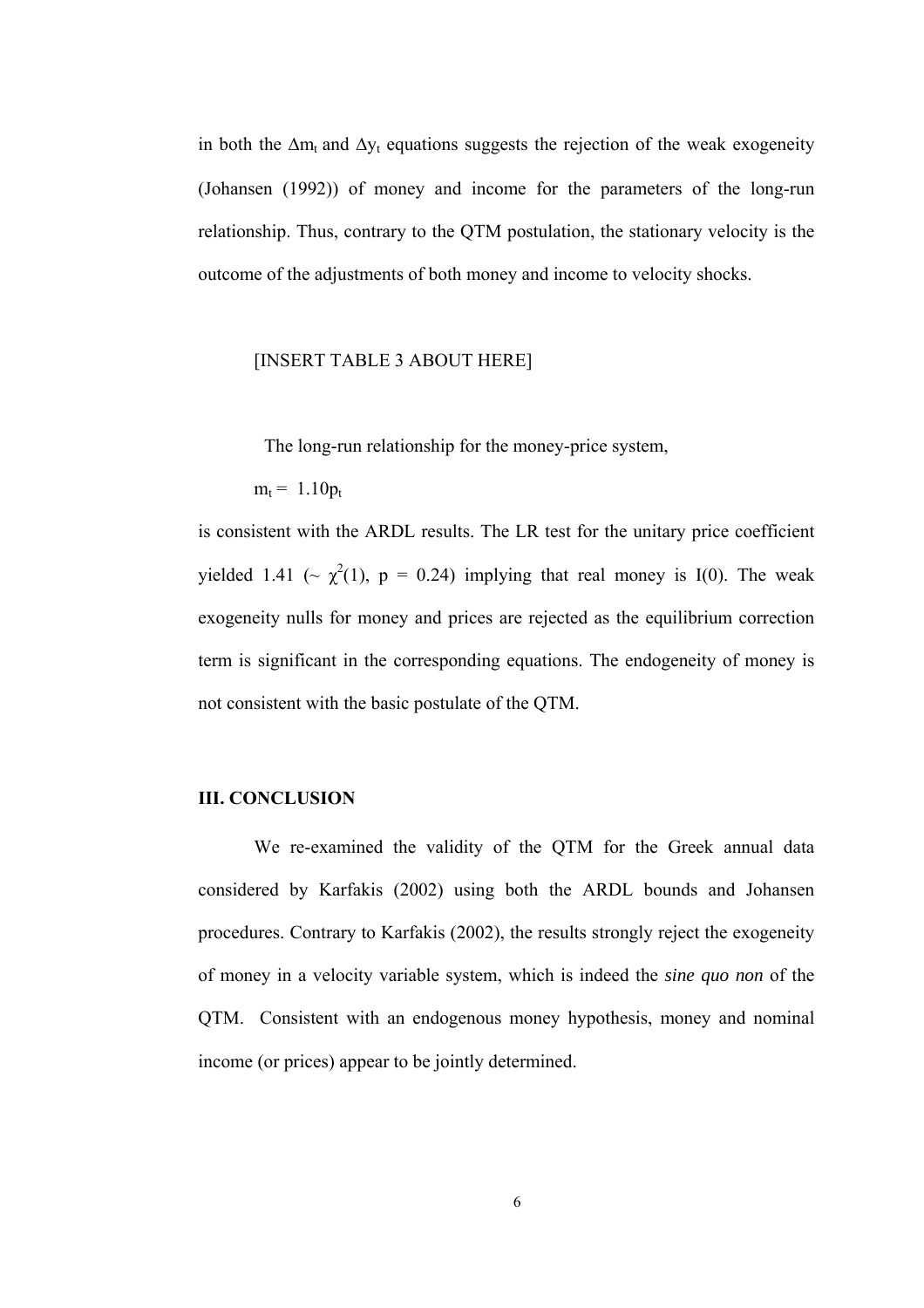#### **REFERENCES**

- Blaug, M. (1995) Is the quantity theory of money true? in *Monetarism and the Methodology of Economics: Essays in Honour of Thomas Mayer*, (Eds.) K. D. Hoover and S.M. Sheffrin, Aldershot: Edward Elgar.
- Johansen, S. (1988) Statistical analysis of cointegration vectors, *Journal of Economic Dynamics and Control*, 12(2/3), 231-54.
- Johansen, S. (1992) Cointegration in partial systems and the efficiency of single equation analysis, *Journal of Econometrics*, 52, 389-402.
- Karfakis, C. (2002) Testing the quantity theory of money in Greece, *Applied Economics*, 34, 583-87.
- Osterwald-Lenum, M. (1992) A note with quantiles of the asymptotic distribution of the ML cointegration rank test statistics. *Oxford Bulletin of Economics and Statistics* 54, 461-72.
- Pesaran, H.M., and B. Pesaran (1997) *Working with Microfit 4.0*, Oxford: Oxford University Press.
- Pesaran, H.M., Shin, Y. and R.J. Smith (2001) Bounds testing approaches to the analysis of long-run relationships, *Journal of Applied Econometrics*, 16, 289-326.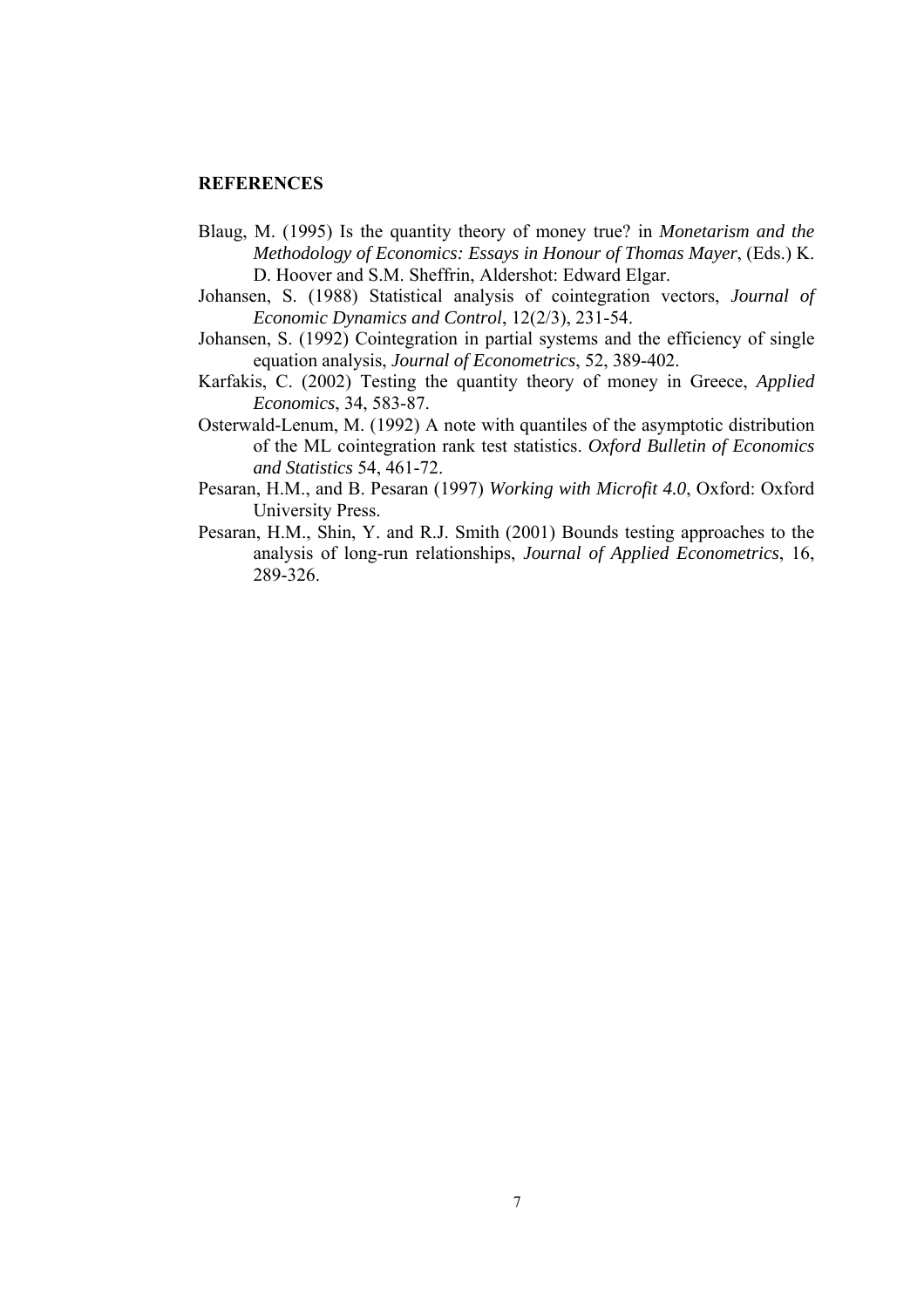$z_{1t} = (m_t, y_t)$   $z_{2t} = (m_t, p_t)$ *k AIC SBC LR AIC SBC LR*  5 151.2 129.5 157.7 136.0  $4 \mid 153.7 \quad 135.6 \quad \chi^2(4) = 2.95 \; [0.33] \mid 160.1 \quad 142.0 \quad \chi$  $^{2}(4) = 3.13$  [0.53] 3 | 146.9 132.5  $\chi^2(8) = 24.5$  [0.00] | 155.7 141.2  $\chi$  $^{2}(8) = 20.03$  [0.01]  $2 \begin{bmatrix} 145.3 & 134.4 & \chi^2(12) = 35.9 & [0.00] & 153.7 & 142.9 & \chi \end{bmatrix}$  $^{2}(12) = 31.9$  [0.00]

**Table 1. Statistics for the VAR Lag Order Selection** 

 $1 \mid 145.3 \quad 134.4 \quad \chi^2(16) = 35.9 \; [0.00] \mid 153.7 \quad 142.9 \quad \chi$ 

**Notes:** See Pesaran and Pesaran (1997) for the statistics, p-values in the brackets.

 $^{2}(16) = 31.9$  [0.00]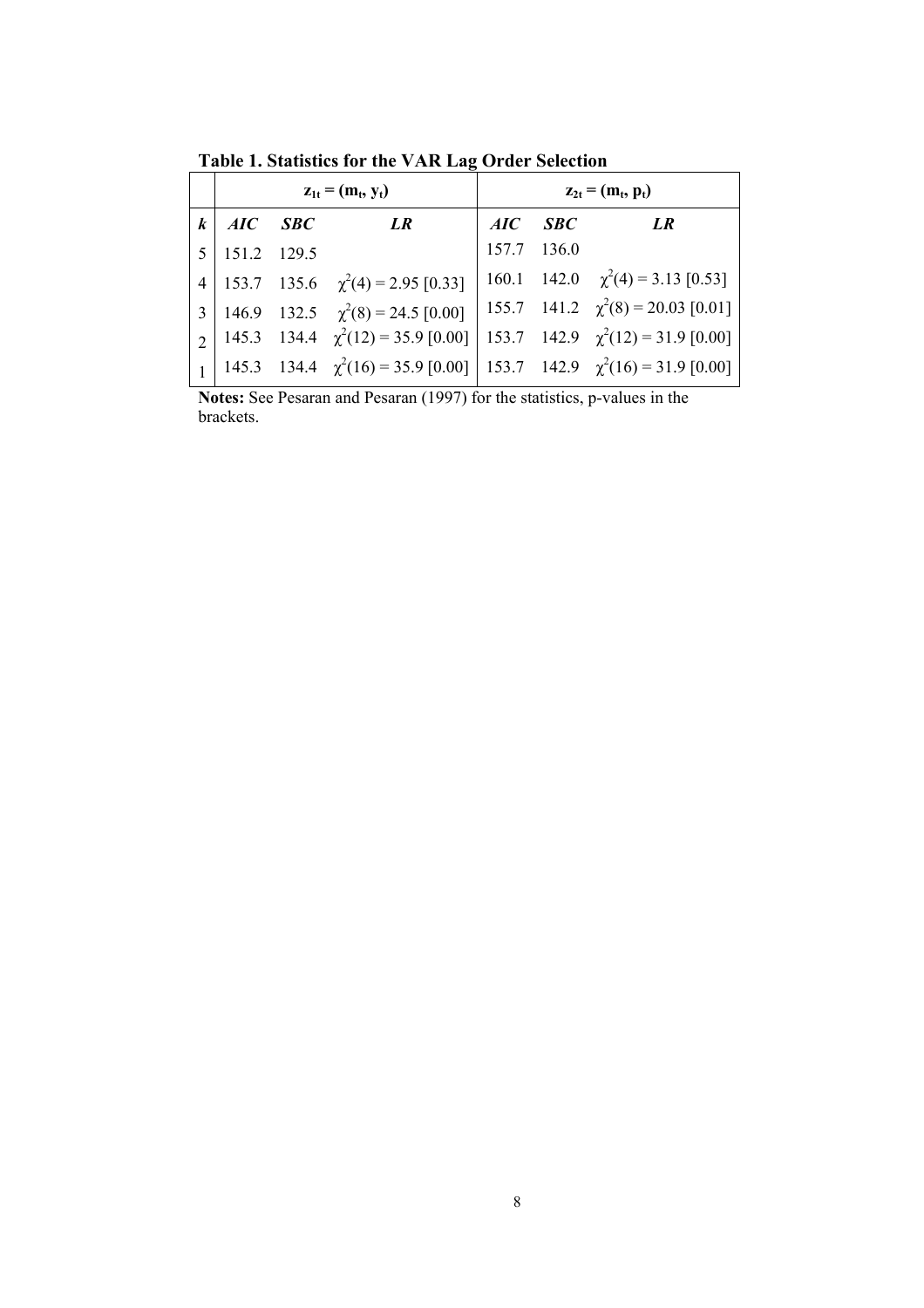| Eq.<br>(Cond.)                                                                                              | $2a (y_t m_t)$                                                                  | $2b(m_t y_t)$                                                                     | 2c $(p_t   m_t)$                                                                | 2d $(m_t p_t)$                                                                    |
|-------------------------------------------------------------------------------------------------------------|---------------------------------------------------------------------------------|-----------------------------------------------------------------------------------|---------------------------------------------------------------------------------|-----------------------------------------------------------------------------------|
| Dep. Var.                                                                                                   | $\Delta y_t$                                                                    | $\Delta m_t$                                                                      | $\Delta p_{t}$                                                                  | $\Delta m_t$                                                                      |
| <b>Regressors</b>                                                                                           | $Coef.$ (s.e)                                                                   | $Coef.$ (s.e)                                                                     | $Coef.$ (s.e)                                                                   | $Coef.$ (s.e)                                                                     |
| $\Delta m_t$                                                                                                | $0.491(0.97)$ **                                                                |                                                                                   | $0.390(0.08)$ **                                                                |                                                                                   |
| $\Delta m_{t-1}$                                                                                            |                                                                                 | $-0.196(0.109)*$                                                                  | $0.252(0.08)$ **                                                                | $-0.376(0.118)$ **                                                                |
| $\Delta m_{t-2}$                                                                                            |                                                                                 | $-0.157(0.112)$                                                                   |                                                                                 | $-0.181(0.114)$                                                                   |
| $\Delta m_{t-3}$                                                                                            |                                                                                 | $-0.286(0.106)$ **                                                                |                                                                                 | $-0.341(0.107)$ **                                                                |
| $\Delta y_t$                                                                                                |                                                                                 | $0.810(0.128)$ **                                                                 |                                                                                 |                                                                                   |
| $\Delta y_{t-1}$                                                                                            | $0.148(0.088)*$                                                                 |                                                                                   |                                                                                 |                                                                                   |
| $\Delta y_{t-2}$                                                                                            | $0.171(0.09)*$                                                                  |                                                                                   |                                                                                 |                                                                                   |
| $\Delta y_{t-3}$                                                                                            | $0.311(0.09)$ **                                                                |                                                                                   |                                                                                 |                                                                                   |
| $Ap_t$                                                                                                      |                                                                                 |                                                                                   |                                                                                 | $0.951(0.139)$ **                                                                 |
| $\Delta p_{t-1}$                                                                                            |                                                                                 |                                                                                   | $0.201(0.098)$ **                                                               |                                                                                   |
| $\Delta p_{t-2}$                                                                                            |                                                                                 |                                                                                   | $0.198(0.096)$ **                                                               |                                                                                   |
| $Ap_{t-3}$                                                                                                  |                                                                                 |                                                                                   | $0.182(0.096)$ *                                                                |                                                                                   |
| $ec_{t-1}$                                                                                                  | $-0.091(0.024)$ **                                                              | $-0.136(0.029)$ **                                                                | $-0.054(0.012)$ **                                                              | $-0.071(0.013)$ **                                                                |
| <b>Diagnostics</b><br>$R^2$<br>s.e<br>$\chi^2$ sc(1)<br>$\chi_{FF}'(1)$<br>$\chi^2_{N}(2)$<br>$\chi^2_H(1)$ | 0.779<br>0.03<br>$0.01$ [0.91]<br>$1.37$ [0.24]<br>$0.32$ [0.85]<br>2.70 [0.11] | 0.607<br>0.04<br>$0.08$ [0.78]<br>$0.47$ [0.49]<br>1.43 $[0.49]$<br>$0.04$ [0.85] | 0.880<br>0.03<br>$1.75$ [0.19]<br>$0.21$ [0.64]<br>$1.08$ [0.58]<br>1.83 [0.18] | 0.608<br>0.04<br>3.61 $[0.06]$<br>1.69 $[0.19]$<br>$0.15$ [0.93]<br>$0.38$ [0.54] |
| Long-run<br>equilibrium                                                                                     | $y_t = 1.65 + 1.98m_t$<br>$(0.22)$ ** $(0.03)$ **                               | $m_t$ = -0.55 + 0.96 $y_t$<br>$(0.02)$ **<br>(0.34)                               | $p_t = -2.23 + 0.797m_t$<br>$(0.07)$ ** $(1.01)$ **                             | $m_t = 4.91 + 1.06p_t$<br>$(0.07)$ <sup>**</sup> $(0.07)$ <sup>**</sup>           |

**Table 2. Money, Nominal Income and Prices: Conditional EC Models** 

Notes: \* and \*\* denote the significance at the 10 and 5 %, respectively. Equilibrium correction (ec) terms are the residuals from the corresponding long-run equilibrium equations. R<sup>2</sup> is the squared correlation coefficient, s.e is the standard error,  $\chi^2{}_{\rm sc}(1)$ ,  $\chi^2{}_{\rm FF}(1)$ ,  $\chi^2$ <sub>N</sub>(2),  $\chi^2$ <sub>H</sub>(1) denote  $\chi^2$  tests for the lack of residual autocorrelation, functional form misspecification, non-normality and heteroscedasticity, respectively with p-values given in [.]. For these tests see Pesaran and Pesaran (1997, Ch. 18).